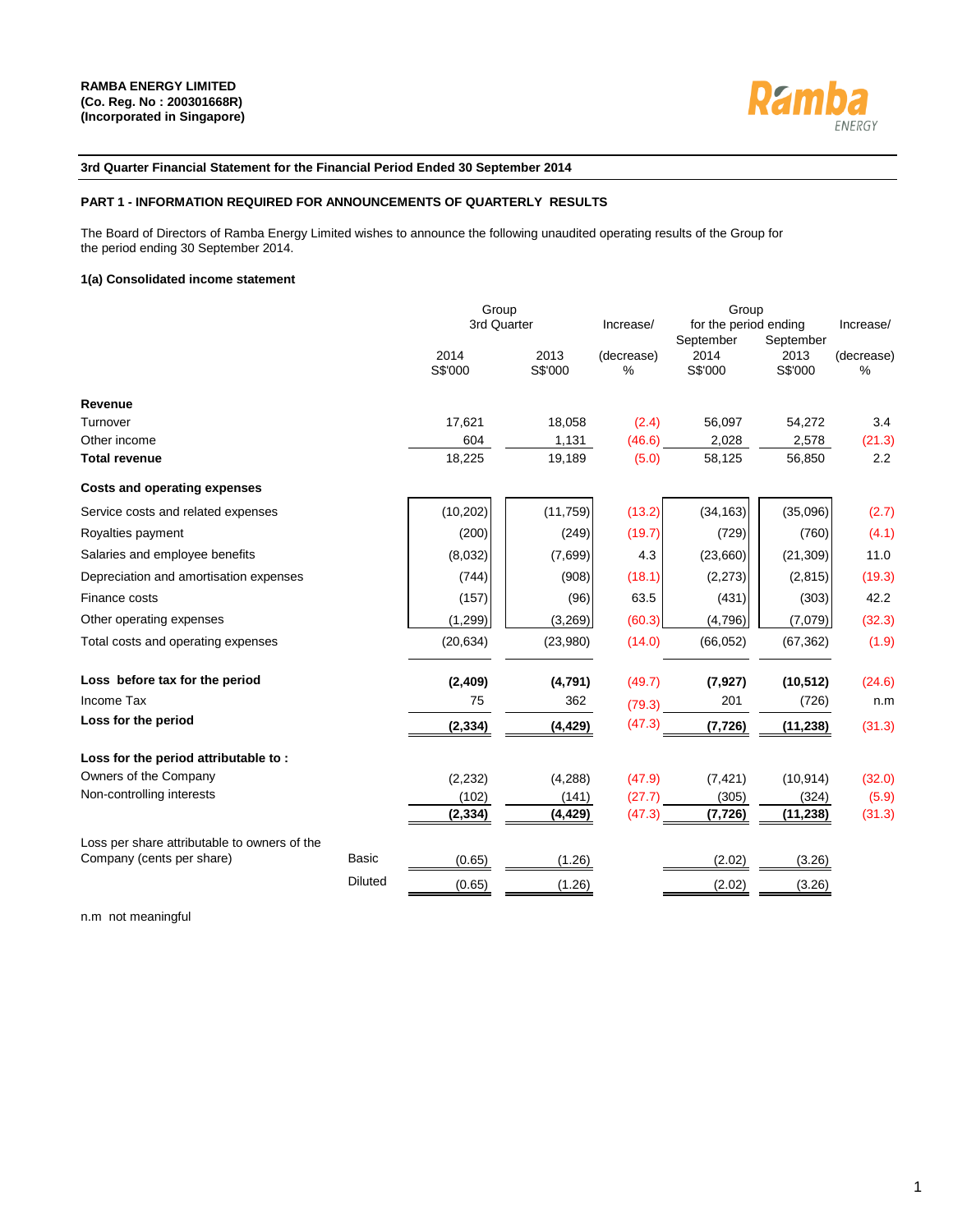|                                                               | Group   |         | Group                |          |  |  |
|---------------------------------------------------------------|---------|---------|----------------------|----------|--|--|
|                                                               | 3rd     | Quarter | <b>YTD September</b> |          |  |  |
| <b>Notes to Group Income Statement</b>                        | 2014    | 2013    | 2014                 | 2013     |  |  |
|                                                               | S\$'000 | S\$'000 | S\$'000              | S\$'000  |  |  |
| Other income includes:                                        |         |         |                      |          |  |  |
| Interest income from banks                                    | 7       | 5       | 16                   | 14       |  |  |
| Leasing income                                                | 84      | 123     | 294                  | 329      |  |  |
| Diesel consumed by service partner (including fuel surcharge) | 125     | 147     | 366                  | 424      |  |  |
| Other operating expenses includes:                            |         |         |                      |          |  |  |
| Foreign exchange gain / (loss), net                           | 383     | (1,438) | (108)                | (1, 353) |  |  |
| Legal and other professional fees                             | (382)   | (271)   | (999)                | (944)    |  |  |
| Gain on disposal of property, plant and equipment             |         | 51      | 16                   | 51       |  |  |
| Impairment of intangible assets                               |         |         |                      | (102)    |  |  |
| Intangbile assets writen off                                  |         | (150)   |                      | (150)    |  |  |
| Property, plant and equipment written off                     |         |         |                      | (129)    |  |  |
| Rental & utilities - office                                   | (201)   | (122)   | (540)                | (367)    |  |  |
| Other administrative & operating expenses                     | (535)   | (484)   | (1,735)              | (1,804)  |  |  |
| Write back of doubtful receivables                            |         |         | 504                  |          |  |  |
| <b>Finance costs comprises:</b>                               |         |         |                      |          |  |  |
| Interest on borrowings                                        | (98)    | (10)    | (244)                | (79)     |  |  |
| Finance lease charges                                         | (59)    | (86)    | (187)                | (224)    |  |  |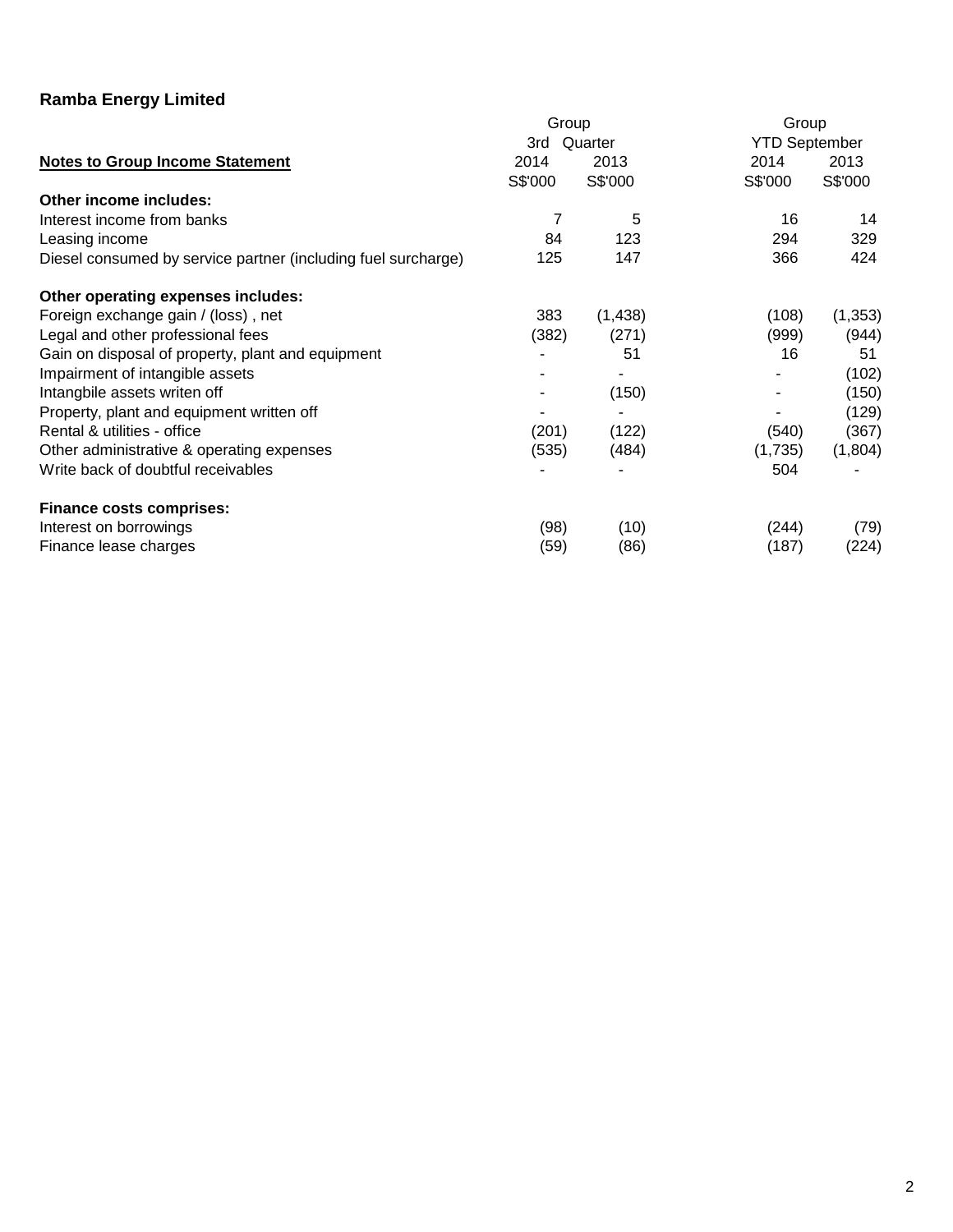# **1b(i) A statement of financial position (for the issuer and group), together with a comparative statement as at the end of the immediately preceding financial year.**

|                                                      | Group              |                     | Company                   |                            |  |  |
|------------------------------------------------------|--------------------|---------------------|---------------------------|----------------------------|--|--|
| <b>Balance Sheets as at</b>                          | 30.9.14<br>S\$'000 | 31.12.13<br>S\$'000 | 30.9.14<br><b>S\$'000</b> | 31.12.13<br><b>S\$'000</b> |  |  |
| <b>Non-current assets</b>                            |                    |                     |                           |                            |  |  |
| Oil and gas properties                               | 24,606             | 24,804              | $\overline{\phantom{a}}$  | $\blacksquare$             |  |  |
| Property, plant and equipment                        | 7,139              | 9,702               | 363                       | 445                        |  |  |
| Intangible assets                                    | 3,131              | 2,205               | 175                       | 234                        |  |  |
| Investment in exploration and evaluation assets      | 41,950             | 37,023              |                           |                            |  |  |
| Investment in marketable securities                  | 3                  | 3                   | 3                         | 3                          |  |  |
| Investments in subsidiaries<br>Loans to subsidiaries |                    |                     | 3,098                     | 2,848                      |  |  |
| Leased assets                                        | 10                 | 17                  | 38,991                    | 38,992                     |  |  |
| Other receivables                                    | 6,335              | 5,732               |                           |                            |  |  |
| Deferred tax assets                                  | 91                 | 91                  |                           |                            |  |  |
| <b>Fixed deposits</b>                                | 1,342              | 1,316               |                           |                            |  |  |
|                                                      | 84,607             | 80,893              | 42,630                    | 42,522                     |  |  |
|                                                      |                    |                     |                           |                            |  |  |
| <b>Current assets</b><br>Trade receivables           | 15,991             | 14,606              |                           |                            |  |  |
| Other receivables                                    | 4,415              | 3,947               | 37,548                    | 28,841                     |  |  |
| Prepaid operating expenses                           | 1,474              | 933                 | 283                       | 100                        |  |  |
| Inventories                                          | 178                | 121                 |                           |                            |  |  |
| Leased assets                                        | 30                 | 25                  |                           |                            |  |  |
| Cash and bank balances                               | 4,620              | 6,483               | 124                       | 366                        |  |  |
|                                                      | 26,708             | 26,115              | 37,955                    | 29,307                     |  |  |
| <b>Current liabilities</b>                           |                    |                     |                           |                            |  |  |
| Trade payables                                       | 20,572             | 17,341              |                           |                            |  |  |
| Other payables                                       | 13,783             | 11,255              | 3,989                     | 1,243                      |  |  |
| Provisions                                           | 306                | 266                 |                           |                            |  |  |
| Finance lease liabilities                            | 1,470              | 1,531               | 75                        | 71                         |  |  |
| Term loans                                           |                    | 685                 |                           |                            |  |  |
| Other Ioan                                           | 8,144              | 3,625               | 8,144                     | 3,625                      |  |  |
| Income tax payable                                   | 49                 | 98                  |                           |                            |  |  |
|                                                      | 44,324             | 34,801              | 12,208                    | 4,939                      |  |  |
| Net current (liabilities) / assets                   | (17, 616)          | (8,686)             | 25,747                    | 24,368                     |  |  |
| <b>Non-current liabilities</b>                       |                    |                     |                           |                            |  |  |
| Other payables                                       | 2,879              | 2,871               |                           |                            |  |  |
| Provisions                                           | 993                | 808                 | 39                        | 39                         |  |  |
| Abandonment and site restoration liabilities         | 726                | 623                 |                           |                            |  |  |
| Finance lease liabilities                            | 2,881              | 2,893               | 202                       | 252                        |  |  |
| Deferred tax liabilities                             | 6,219              | 6,352               |                           |                            |  |  |
|                                                      | 13,698             | 13,547              | 241                       | 291                        |  |  |
| <b>Net assets</b>                                    | 53,293             | 58,660              | 68,136                    | 66,599                     |  |  |
| Equity attributable to the owners                    |                    |                     |                           |                            |  |  |
| of the Company                                       |                    |                     |                           |                            |  |  |
| Share capital                                        | 85,419             | 84,263              | 85,419                    | 84,263                     |  |  |
| Treasury shares                                      | (935)              | (935)               | (935)                     | (935)                      |  |  |
| Other reserves                                       | 3,957              | 2,746               | 6,116                     | 5,190                      |  |  |
| <b>Accumulated losses</b>                            | (34, 093)          | (26, 672)           | (22, 464)                 | (21, 919)                  |  |  |
|                                                      | 54,348             | 59,402              | 68,136                    | 66,599                     |  |  |
| <b>Non-controlling interests</b>                     | (1,055)            | (742)               |                           |                            |  |  |
| <b>Total equity</b>                                  | 53,293             | 58,660              | 68,136                    | 66,599                     |  |  |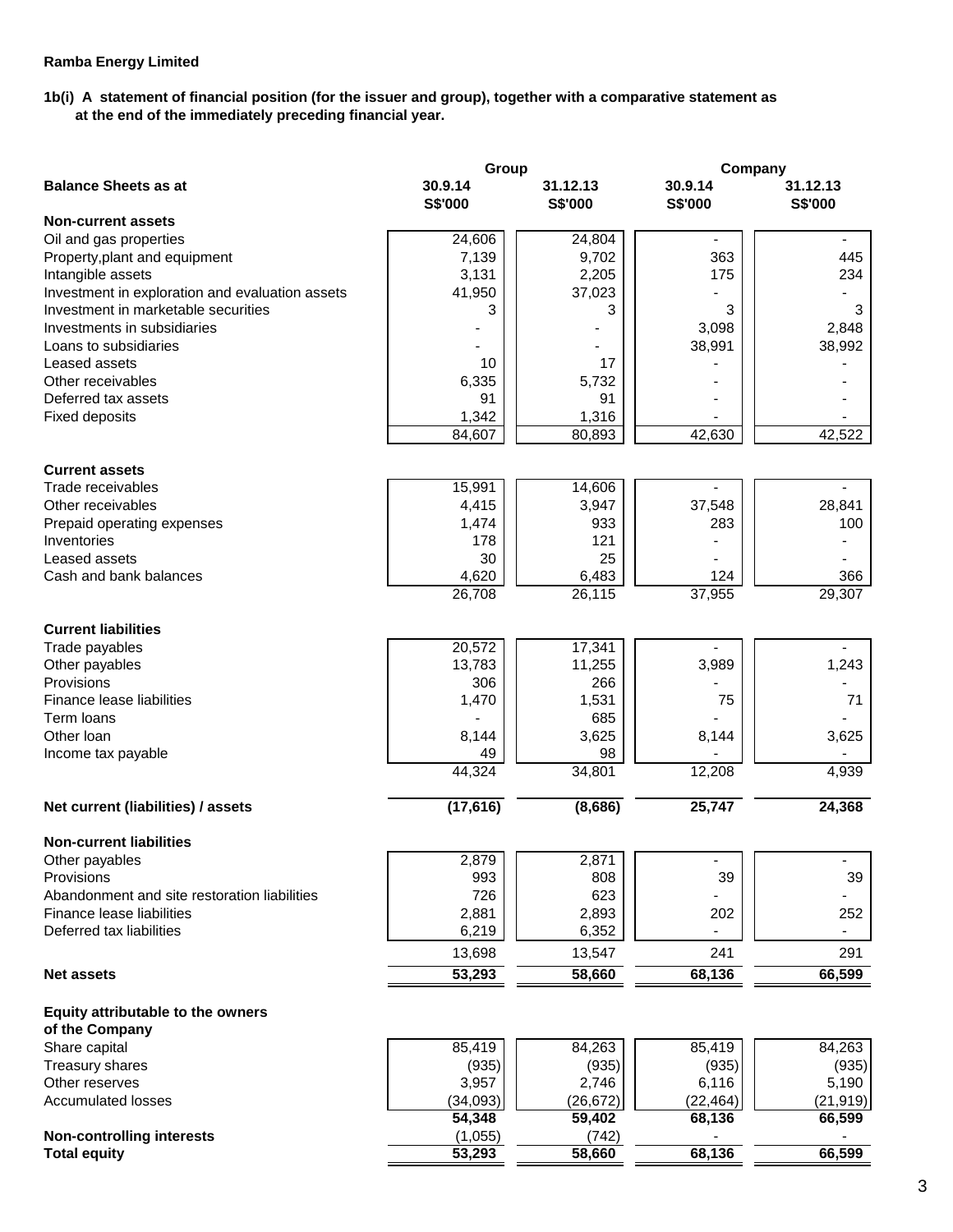# **1(b)(ii). Aggregate amount of Group's borrowings and debt securities**

|              |                                                    | 30 Sep 14<br>S\$'000 | 31 Dec 13<br>S\$'000 |
|--------------|----------------------------------------------------|----------------------|----------------------|
| 1            | Amount repayable in one year or less, or on demand |                      |                      |
|              | Secured                                            | 1,470                | 1,531                |
|              | Unsecured                                          | 8,144                | 4,310                |
| $\mathbf{2}$ | Amount repayable after one year<br>Secured         | 2,881                | 2,893                |
|              | Total                                              | 12,495               | 8,734                |

Certain subsidiaries of the Company pledged their transport equipment as security for facilities granted by financial institutions.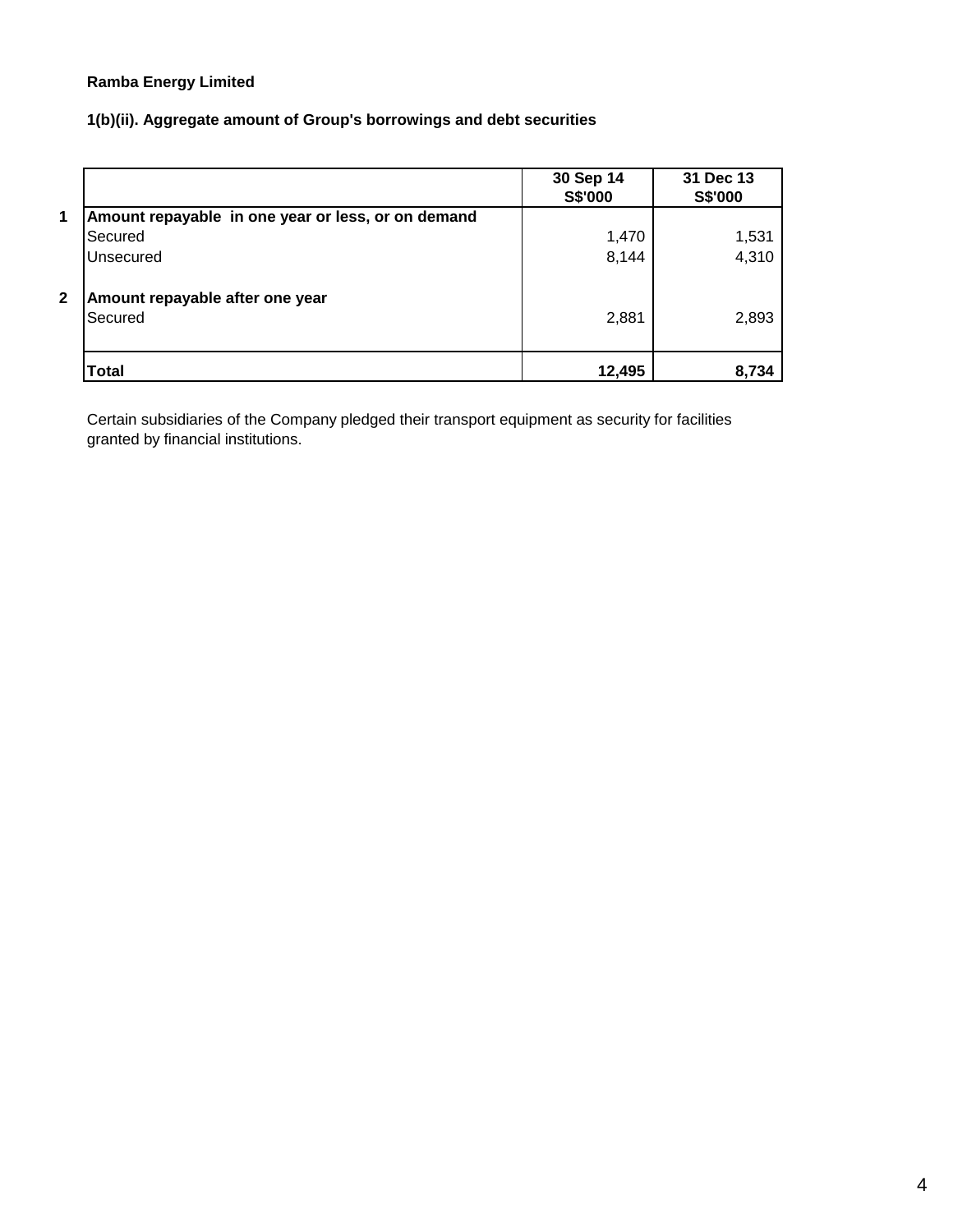# **STATEMENT OF COMPREHENSIVE INCOME**

|                                                                                               | Group                    |                   | Group<br>9 months |                 |
|-----------------------------------------------------------------------------------------------|--------------------------|-------------------|-------------------|-----------------|
|                                                                                               | 3Q2014<br><b>S\$'000</b> | 3Q2013<br>S\$'000 | 2014<br>S\$'000   | 2013<br>S\$'000 |
| Loss, net of tax for the period                                                               | (2, 334)                 | (4, 429)          | (7, 726)          | (11, 238)       |
| Other comprehensive income<br>Items that may be reclassified subsequently to profit or loss : |                          |                   |                   |                 |
| Foreign currency translation                                                                  | 533                      | (30)              | 277               | 1,532           |
| Total comprehensive loss for the period                                                       | (1,801)                  | (4, 459)          | (7, 449)          | (9,706)         |
| Total comprehensive loss attributable to:                                                     |                          |                   |                   |                 |
| - Owners of the Company                                                                       | (1,680)                  | (4,320)           | (7, 136)          | (9, 367)        |
| - Non controlling interests                                                                   | (121)                    | (139)             | (313)             | (339)           |
|                                                                                               | (1,801)                  | (4, 459)          | (7, 449)          | (9,706)         |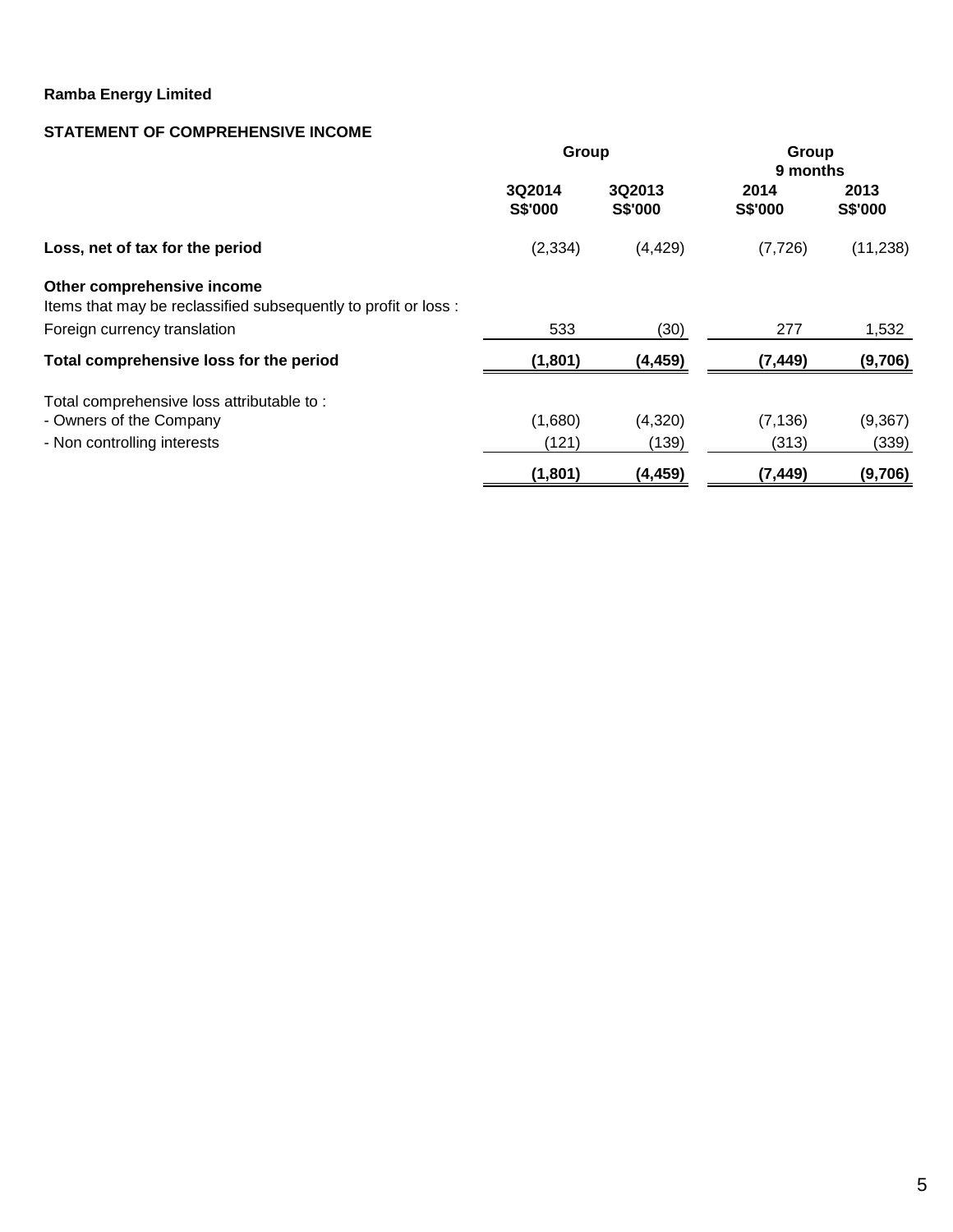**1(c) A cash flow statement (for the group), together with a comparative statement for the corresponding period of the immediately preceding financial year.** 

|                                                                                                     |        | Group              |                    | Group              |                    |  |  |
|-----------------------------------------------------------------------------------------------------|--------|--------------------|--------------------|--------------------|--------------------|--|--|
|                                                                                                     |        |                    |                    | 9 months ended     |                    |  |  |
|                                                                                                     |        | 3Q 2014<br>S\$'000 | 3Q 2013<br>S\$'000 | 30.9.14<br>S\$'000 | 30.9.13<br>S\$'000 |  |  |
| Cash flows from operating activities :                                                              |        |                    |                    |                    |                    |  |  |
| Loss before income tax for the period                                                               |        | (2, 409)           | (4,791)            | (7, 927)           | (10, 512)          |  |  |
| Adjustments for:                                                                                    |        |                    |                    |                    |                    |  |  |
| Depreciation and amortisation expenses                                                              |        | 744                | 908                | 2,273              | 2,815              |  |  |
| Gain on disposal of property, plant and equipment                                                   |        |                    | (51)               | (16)               | (51)               |  |  |
| Impairment of intangible assets                                                                     |        |                    |                    |                    | 102                |  |  |
| Intangbile assets writen off                                                                        |        |                    | 150                |                    | 150                |  |  |
| Impairment of property, plant and equipment                                                         |        |                    |                    |                    | 129                |  |  |
| Share based payment                                                                                 |        | 730                | 846                | 2,085              | 1,850              |  |  |
| Write back for doubtful receivables                                                                 |        |                    |                    | (504)              |                    |  |  |
| Unrealised exchange differences                                                                     |        | (214)              | 1,215              | 187                | 1,215              |  |  |
| Finance costs                                                                                       |        | 157                | 96                 | 431                | 303                |  |  |
| Interest income from banks                                                                          |        | (7)                | (5)                | (16)               | (14)               |  |  |
| Foreign exchange translation adjustments                                                            |        | (335)              | (186)              | (298)              | (117)              |  |  |
| Operating cash flows before working capital changes                                                 |        | (1, 334)           | (1, 818)           | (3,785)            | (4, 130)           |  |  |
| <b>Changes in working capital</b>                                                                   |        |                    |                    |                    |                    |  |  |
| Trade receivables                                                                                   |        | 653                | (497)              | (883)              | 778                |  |  |
| Other receivables<br>Prepaid operating expenses                                                     |        | (321)              | (353)              | (1,070)            | (798)              |  |  |
|                                                                                                     |        | 116                | 152<br>227         | (540)              | 20<br>33           |  |  |
| Inventories<br>Trade payables                                                                       |        | (10)<br>304        | 1,965              | (58)<br>3,230      | 820                |  |  |
| Other payables and provisions                                                                       |        | 1,630              | 1,405              | 2,631              | (141)              |  |  |
| Cash generated from / (used in) operations                                                          |        | 1,038              | 1,081              | (475)              | (3, 418)           |  |  |
|                                                                                                     |        |                    |                    |                    |                    |  |  |
| Interest income received                                                                            |        | 7                  | 5                  | 16                 | 14                 |  |  |
| Income tax (paid) / received                                                                        |        | (51)               |                    | (13)               | 67                 |  |  |
| Finance costs paid                                                                                  |        | (59)               | (107)              | (197)              | (303)              |  |  |
| Net cash flows generated from / (used in) operating activities                                      |        | 935                | 979                | (669)              | (3,640)            |  |  |
| Cash flows from investing activities :                                                              |        |                    |                    |                    |                    |  |  |
| Proceeds from disposal of property, plant and equipment                                             |        |                    | 104                | 1,979              | 108                |  |  |
| Purchase of property, plant and equipment and oil and gas properties                                |        | (85)               | (2,958)            | (808)              | (3,761)            |  |  |
| Acquisition of intangible assets                                                                    |        | (8)                | (5)                | (92)               | (16)               |  |  |
| Acquisition of exploration & evaluation assets                                                      |        | (1,840)            | (3,490)            | (4,706)            | (9, 337)           |  |  |
| Net cash flows used in investing activities                                                         |        | (1, 933)           | (6, 349)           | (3,627)            | (13,006)           |  |  |
|                                                                                                     |        |                    |                    |                    |                    |  |  |
| Cash flows from financing activities :<br>Net proceeds from issuance of new shares via rights issue |        |                    |                    |                    | 18,435             |  |  |
| Proceeds from options exercised                                                                     |        |                    |                    |                    | 140                |  |  |
| Proceeds from other loan                                                                            |        | 1,101              | 3,000              | 4,519              | 3,000              |  |  |
| Repayment of term loans                                                                             |        | (111)              | (281)              | (689)              | (1,871)            |  |  |
| Repayment of from finance lease                                                                     |        | (465)              | (395)              | (1,396)            | (306)              |  |  |
| Increase in fixed deposits pledged                                                                  |        |                    |                    | (26)               | (10)               |  |  |
| Net cash flows generated from financing activities                                                  |        | 525                | 2,324              | 2,408              | 19,388             |  |  |
| Net (decrease) / increase in cash and cash equivalents                                              |        | (473)              | (3,046)            | (1,888)            | 2,742              |  |  |
| Effect of exchange rate changes on cash and cash equivalents                                        |        | 79                 | (20)               | 25                 | 84                 |  |  |
| Cash and cash equivalents at beginning of period                                                    |        | 5,014              | 11,144             | 6,483              | 5,252              |  |  |
| Cash and cash equivalents at end of period                                                          | Note A | 4,620              | 8,078              | 4,620              | 8,078              |  |  |
| <u>Note A</u>                                                                                       |        |                    |                    |                    |                    |  |  |
| Cash on hand and at bank                                                                            |        | 4,620              | 8,078              | 4,620              | 8,078              |  |  |
| <b>Fixed deposits</b>                                                                               |        | 1,342              | 1,316              | 1,342              | 1,316              |  |  |
| Cash and deposits                                                                                   |        | 5,962              | 9,394              | 5,962              | 9,394              |  |  |
| Less: Restricted cash classified as non-current assets                                              |        | (1, 342)           | (1, 316)           | (1, 342)           | (1,316)            |  |  |
|                                                                                                     |        |                    |                    |                    |                    |  |  |
| Cash and cash equivalents                                                                           |        | 4,620              | 8,078              | 4,620              | 8,078              |  |  |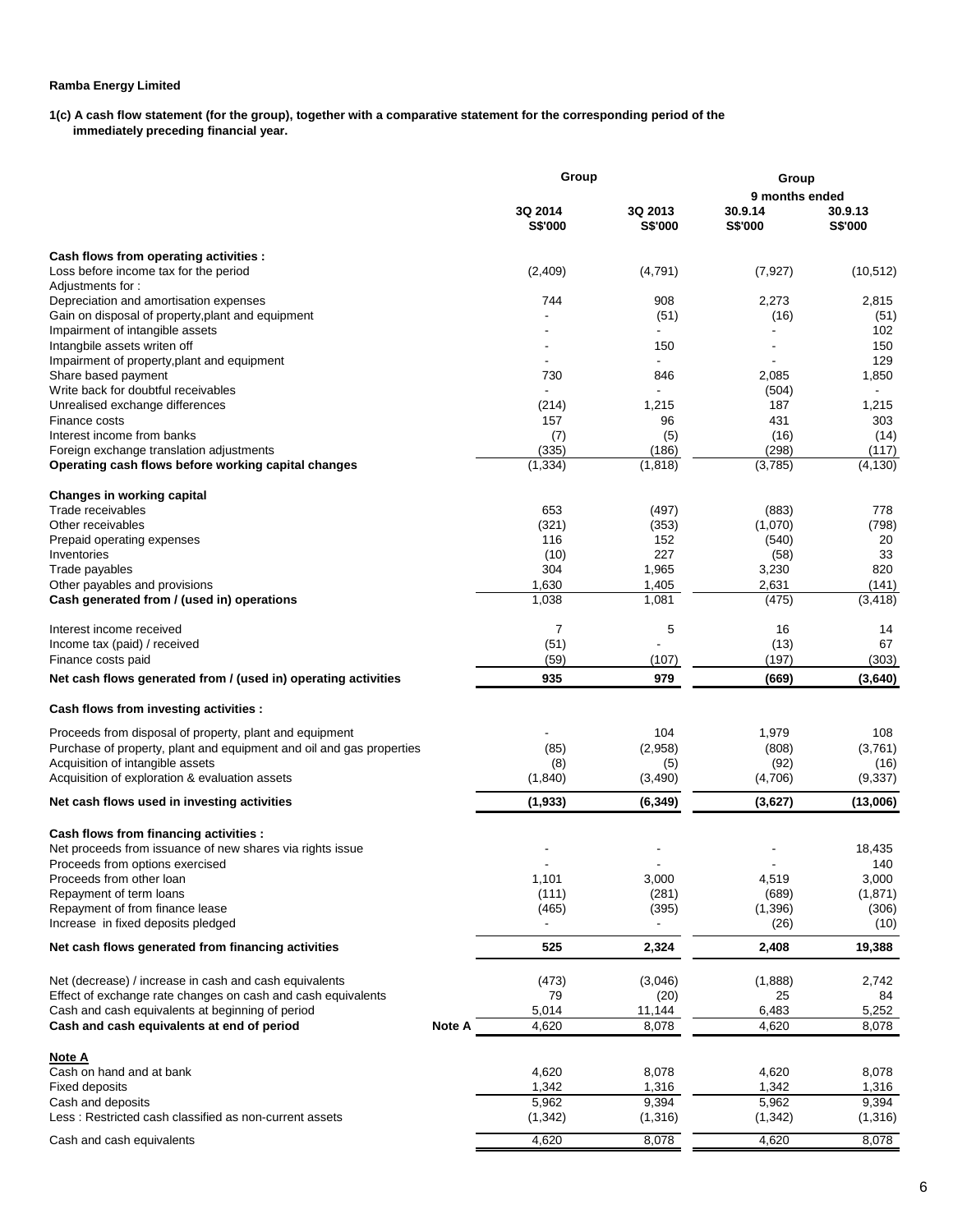1 (d) (i) A statement (for the issuer and group) showing either (i) all changes in equity or (ii) changes in equity other than those arising from capitalisation issues and distributions to shareholders, together with a com

|                                                                                                    |                            |                                                                            | Attributable to owners of the Company |                               |                                  |                                       |                                           |                          |                                                       |                                                        |                               |                                         |
|----------------------------------------------------------------------------------------------------|----------------------------|----------------------------------------------------------------------------|---------------------------------------|-------------------------------|----------------------------------|---------------------------------------|-------------------------------------------|--------------------------|-------------------------------------------------------|--------------------------------------------------------|-------------------------------|-----------------------------------------|
| Group                                                                                              | Total<br>Equity<br>S\$'000 | Equity<br>attributable to<br>owners of the<br>Company,<br>total<br>S\$'000 | Share<br>capital<br>S\$'000           | Treasury<br>shares<br>S\$'000 | Accumulated<br>losses<br>S\$'000 | Other<br>reserves<br>total<br>S\$'000 | Share based<br>payment reserve<br>S\$'000 | Others<br>S\$'000        | Foreign currency<br>translation<br>reserve<br>S\$'000 | Gain on<br>reissuance of<br>treasury shares<br>S\$'000 | Capital<br>reserve<br>S\$'000 | Non controlling<br>interests<br>S\$'000 |
| Opening balance as at 1 January 2014                                                               | 58,660                     | 59,402                                                                     | 84,263                                | (935)                         | (26, 672)                        | 2,746                                 | 2,560                                     | 100                      | (2,892)                                               | 2,630                                                  | 348                           | (742)                                   |
| 1Q 2014                                                                                            |                            |                                                                            |                                       |                               |                                  |                                       |                                           |                          |                                                       |                                                        |                               |                                         |
| Loss for the period                                                                                | (2, 367)                   | (2, 264)                                                                   |                                       |                               | (2, 264)                         | $\overline{\phantom{a}}$              |                                           |                          |                                                       |                                                        |                               | (103)                                   |
| Other comprehensive income                                                                         |                            |                                                                            |                                       |                               |                                  |                                       |                                           |                          |                                                       |                                                        |                               |                                         |
| Exchange differences on translating foreign operations                                             | 393                        | 389                                                                        |                                       |                               | $\overline{\phantom{a}}$         | 389                                   |                                           |                          | 389                                                   |                                                        |                               | 4                                       |
| Total comprehensive (loss) / income for the period<br>Contributions by and distributions to owners | (1, 974)                   | (1, 875)                                                                   |                                       |                               | (2, 264)                         | 389                                   | $\blacksquare$                            |                          | 389                                                   |                                                        |                               | (99)                                    |
| Issuance of shares pursuant to RGPSP                                                               |                            |                                                                            | 820                                   |                               |                                  | (820)                                 | (820)                                     |                          |                                                       |                                                        |                               | $\overline{\phantom{a}}$                |
| Grant of equity settled share based payment to employees                                           | 647                        | 647                                                                        |                                       |                               |                                  | 647                                   | 647                                       |                          |                                                       |                                                        |                               | $\overline{\phantom{a}}$                |
| Total contributions by and distributions to owners                                                 | 647                        | 647                                                                        | 820                                   |                               |                                  | (173)                                 | (173)                                     |                          |                                                       |                                                        |                               |                                         |
| Total transactions with owners in their capacity as owners                                         | 647                        | 647                                                                        | 820                                   |                               |                                  | (173)                                 | (173)                                     |                          |                                                       |                                                        |                               |                                         |
| Closing balance as at 31 March 2014                                                                | 57,333                     | 58,174                                                                     | 85,083                                | (935)                         | (28, 936)                        | 2,962                                 | 2,387                                     | 100                      | (2, 503)                                              | 2,630                                                  | 348                           | (841)                                   |
| 2Q 2014                                                                                            |                            |                                                                            |                                       |                               |                                  |                                       |                                           |                          |                                                       |                                                        |                               |                                         |
| Loss for the period                                                                                | (3,025)                    | (2,925)                                                                    |                                       |                               | (2,925)                          | -                                     |                                           |                          |                                                       |                                                        |                               | (100)                                   |
| Other comprehensive income                                                                         |                            |                                                                            |                                       |                               |                                  |                                       |                                           |                          |                                                       |                                                        |                               |                                         |
| Exchange differences on translating foreign operations                                             | (649)                      | (656)                                                                      |                                       |                               | $\overline{\phantom{a}}$         | (656)                                 |                                           |                          | (656)                                                 |                                                        |                               | $\overline{7}$                          |
| Total comprehensive loss for the period                                                            | (3,674)                    | (3,581)                                                                    |                                       |                               | (2,925)                          | (656)                                 | $\blacksquare$                            | $\overline{\phantom{a}}$ | (656)                                                 |                                                        | $\blacksquare$                | (93)                                    |
| Contributions by and distributions to owners                                                       |                            |                                                                            |                                       |                               |                                  |                                       |                                           |                          |                                                       |                                                        |                               |                                         |
| Share issuance expenses                                                                            | (3)                        | (3)                                                                        | (3)                                   |                               |                                  | $\overline{\phantom{a}}$              |                                           |                          |                                                       |                                                        |                               | $\overline{\phantom{a}}$                |
| Grant of equity settled share based payment to employees                                           | 708                        | 708                                                                        |                                       |                               |                                  | 708                                   | 708                                       |                          |                                                       |                                                        |                               | $\overline{\phantom{a}}$                |
| Total contributions by and distributions to owners                                                 | 705                        | 705                                                                        | (3)                                   |                               |                                  | 708                                   | 708                                       |                          |                                                       |                                                        |                               |                                         |
| Total transactions with owners in their capacity as owners                                         | 705                        | 705                                                                        | (3)                                   |                               |                                  | 708                                   | 708                                       |                          |                                                       |                                                        |                               |                                         |
| Closing balance as at 30 June 2014                                                                 | 54,364                     | 55,298                                                                     | 85,080                                | (935)                         | (31, 861)                        | 3,014                                 | 3,095                                     | 100                      | (3, 159)                                              | 2,630                                                  | 348                           | (934)                                   |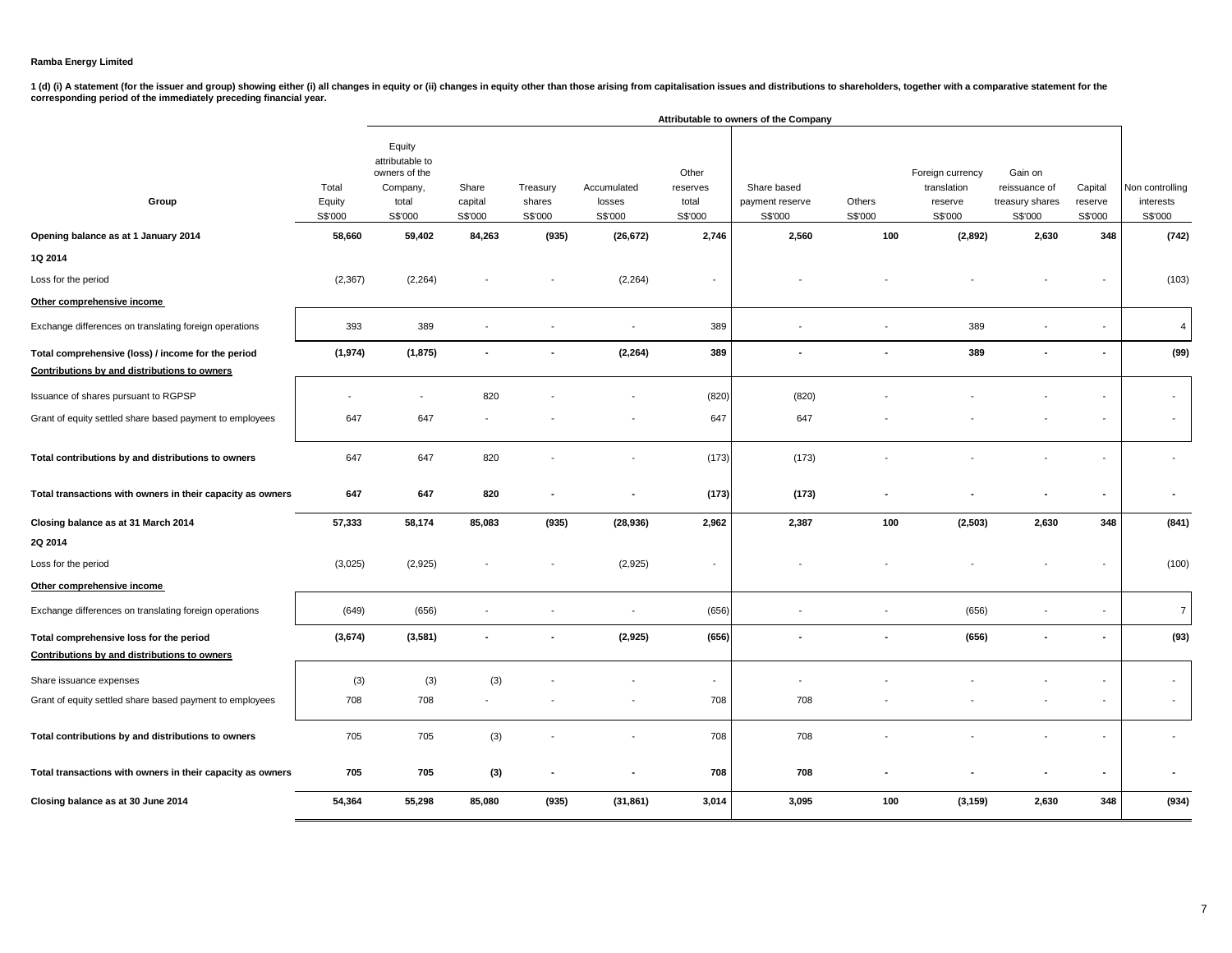# 1 (d) (i) A statement (for the issuer and group) showing either (i) all changes in equity or (ii) changes in equity other than those arising from capitalisation issues and distributions to shareholders, together with a

|                                                                                                     |                            | Attributable to owners of the Company                                      |                             |                               |                                  |                                       |                                           |                   |                                                       |                                                        |                                                      |                                         |
|-----------------------------------------------------------------------------------------------------|----------------------------|----------------------------------------------------------------------------|-----------------------------|-------------------------------|----------------------------------|---------------------------------------|-------------------------------------------|-------------------|-------------------------------------------------------|--------------------------------------------------------|------------------------------------------------------|-----------------------------------------|
| Group                                                                                               | Total<br>Equity<br>S\$'000 | Equity<br>attributable to<br>owners of the<br>Company,<br>total<br>S\$'000 | Share<br>capital<br>S\$'000 | Treasury<br>shares<br>S\$'000 | Accumulated<br>losses<br>S\$'000 | Other<br>reserves<br>total<br>S\$'000 | Share based<br>payment reserve<br>S\$'000 | Others<br>S\$'000 | Foreign currency<br>translation<br>reserve<br>S\$'000 | Gain on<br>reissuance of<br>treasury shares<br>S\$'000 | Capital<br>reserve<br>S\$'000                        | Non controlling<br>interests<br>S\$'000 |
| Closing balance as at 30 June 2014                                                                  | 54,364                     | 55,298                                                                     | 85,080                      | (935)                         | (31, 861)                        | 3,014                                 | 3,095                                     | 100               | (3, 159)                                              | 2,630                                                  | 348                                                  | (934)                                   |
| 3Q 2014<br>Loss for the period<br>Other comprehensive income                                        | (2, 334)                   | (2, 232)                                                                   |                             | $\overline{\phantom{a}}$      | (2, 232)                         | $\sim$                                |                                           |                   |                                                       |                                                        | $\blacksquare$                                       | (102)                                   |
| Exchange differences on translating foreign<br>operations                                           | 533                        | 552                                                                        |                             |                               | $\sim$                           | 552                                   |                                           |                   | 552                                                   | $\overline{\phantom{a}}$                               | $\overline{\phantom{a}}$                             | (19)                                    |
| Total comprehensive loss for the period<br>Contributions by and distributions to<br>owners          | (1, 801)                   | (1,680)                                                                    |                             | $\blacksquare$                | (2, 232)                         | 552                                   |                                           | $\blacksquare$    | 552                                                   | $\blacksquare$                                         | $\blacksquare$                                       | (121)                                   |
| Issuance of shares pursuant to RGPSP<br>Grant of equity settled share based payment to<br>employees | 730                        | 730                                                                        | 339                         |                               |                                  | (339)<br>730                          | (339)<br>730                              |                   |                                                       |                                                        | $\overline{\phantom{a}}$<br>$\overline{\phantom{a}}$ | $\sim$<br>$\sim$                        |
| Total contributions by and distributions to<br>owners                                               | 730                        | 730                                                                        | 339                         |                               |                                  | 391                                   | 391                                       |                   |                                                       |                                                        | $\overline{\phantom{a}}$                             |                                         |
| Total transactions with owners in their<br>capacity as owners                                       | 730                        | 730                                                                        | 339                         |                               | $\blacksquare$                   | 391                                   | 391                                       |                   |                                                       |                                                        | $\blacksquare$                                       | ۰                                       |
| Closing balance as at 30 September 2014                                                             | 53,293                     | 54,348                                                                     | 85,419                      | (935)                         | (34,093)                         | 3,957                                 | 3,486                                     | 100               | (2,607)                                               | 2,630                                                  | 348                                                  | (1,055)                                 |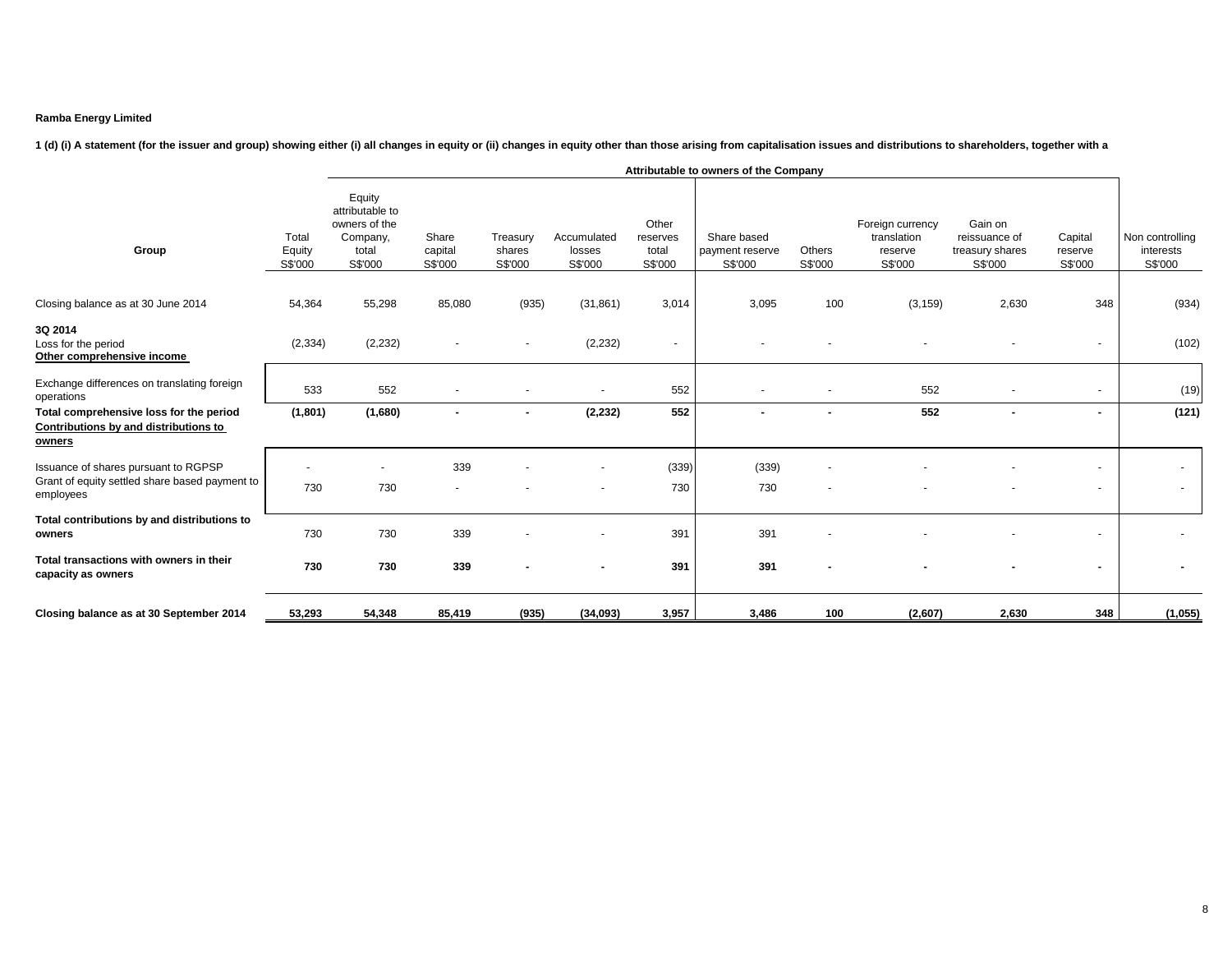1 (d) (i) A statement (for the issuer and group) showing either (i) all changes in equity or (ii) changes in equity other than those arising from capitalisation issues and distributions to<br>shareholders, together with a com

|                                                                                                             |                            | Attributable to owners of the Company                                      |                             |                               |                                           |                           |                                           |                                                       |                                                        |                               |                                         |
|-------------------------------------------------------------------------------------------------------------|----------------------------|----------------------------------------------------------------------------|-----------------------------|-------------------------------|-------------------------------------------|---------------------------|-------------------------------------------|-------------------------------------------------------|--------------------------------------------------------|-------------------------------|-----------------------------------------|
| Group                                                                                                       | Total<br>Equity<br>S\$'000 | Equity<br>attributable to<br>owners of the<br>Company,<br>total<br>S\$'000 | Share<br>capital<br>S\$'000 | Treasury<br>shares<br>S\$'000 | Accumulated reserves<br>losses<br>S\$'000 | Other<br>total<br>S\$'000 | Share based<br>payment reserve<br>S\$'000 | Foreign currency<br>translation<br>reserve<br>S\$'000 | Gain on<br>reissuance of<br>treasury shares<br>S\$'000 | Capital<br>reserve<br>S\$'000 | Non controlling<br>interests<br>S\$'000 |
| Opening balance as at 1 January 2013<br>1Q 2013                                                             | 50,853                     | 51,198                                                                     | 64,256                      | (1,746)                       | (11, 404)                                 | 92                        | 1,807                                     | (4,809)                                               | 2,746                                                  | 348                           | (345)                                   |
| Loss for the period<br>Other comprehensive income                                                           | (3, 195)                   | (3, 112)                                                                   |                             |                               | (3, 112)                                  |                           |                                           |                                                       |                                                        |                               | (83)                                    |
| Exchange differences on translating foreign<br>operations                                                   | 817                        | 823                                                                        |                             |                               |                                           | 823                       |                                           | 823                                                   |                                                        |                               | (6)                                     |
| Total comprehensive loss for the period                                                                     | (2,378)                    | (2, 289)                                                                   | $\overline{a}$              | $\overline{\phantom{a}}$      | (3, 112)                                  | 823                       | ٠                                         | 823                                                   | ÷                                                      |                               | (89)                                    |
| Contributions by and distributions to owners                                                                |                            |                                                                            |                             |                               |                                           |                           |                                           |                                                       |                                                        |                               |                                         |
| Issuance of shares arising from rights issues                                                               | 19,366                     | 19,366                                                                     | 19,366                      |                               |                                           | $\sim$                    | ÷                                         |                                                       |                                                        |                               | ٠                                       |
| Grant of equity settled share based payment to<br>employee                                                  | 347                        | 347                                                                        |                             |                               |                                           | 347                       | 347                                       |                                                       |                                                        |                               |                                         |
| Issuance of shares pursuant to RGPSP / RGSOS                                                                | 55                         | 55                                                                         | 145                         | 61                            | 8                                         | (159)                     | (149)                                     |                                                       | (10)                                                   | ÷,                            |                                         |
| Share issuance expenses                                                                                     | (881)                      | (881)                                                                      | (881)                       |                               |                                           |                           |                                           |                                                       |                                                        |                               |                                         |
| Total contributions by and distributions to<br>owners                                                       | 18,887                     | 18,887                                                                     | 18,630                      | 61                            | 8                                         | 188                       | 198                                       |                                                       | (10)                                                   | ä,                            |                                         |
| Total transactions with owners in their capacity<br>as owners                                               | 18,887                     | 18,887                                                                     | 18,630                      | 61                            | 8                                         | 188                       | 198                                       |                                                       | (10)                                                   | $\blacksquare$                |                                         |
| Closing balance as at 31 March 2013                                                                         | 67,362                     | 67,796                                                                     | 82,886                      | (1,685)                       | (14,508)                                  | 1,103                     | 2,005                                     | (3,986)                                               | 2,736                                                  | 348                           | (434)                                   |
| 2Q 2013                                                                                                     |                            |                                                                            |                             |                               |                                           |                           |                                           |                                                       |                                                        |                               |                                         |
| Loss for the period                                                                                         | (3,614)                    | (3,514)                                                                    |                             |                               | (3, 514)                                  |                           |                                           |                                                       |                                                        |                               | (100)                                   |
| Other comprehensive income                                                                                  |                            |                                                                            |                             |                               |                                           |                           |                                           |                                                       |                                                        |                               |                                         |
| Exchange differences on translating foreign<br>operations                                                   | 745                        | 756                                                                        |                             |                               |                                           | 756                       |                                           | 756                                                   |                                                        |                               | (11)                                    |
| Total comprehensive (loss) / income for the<br>period                                                       | (2,869)                    | (2,758)                                                                    |                             |                               | (3, 514)                                  | 756                       |                                           | 756                                                   |                                                        |                               | (111)                                   |
| Contributions by and distributions to owners<br>Grant of equity settled share based payment to<br>employees | 648                        | 648                                                                        |                             |                               |                                           | 648                       | 648                                       |                                                       |                                                        |                               |                                         |
| Issuance of shares pursuant to RGPSP / RGSOS                                                                | 98                         | 98                                                                         | 65                          | 80                            |                                           | (47)                      | (47)                                      |                                                       |                                                        |                               | ٠                                       |
| Share issuance expenses                                                                                     | (21)                       | (21)                                                                       | (21)                        |                               |                                           |                           | ٠                                         |                                                       |                                                        | ä,                            |                                         |
| Total contributions by and distributions to<br>owners                                                       | 725                        | 725                                                                        | 44                          | 80                            |                                           | 601                       | 601                                       |                                                       |                                                        |                               |                                         |
| Total transactions with owners in their capacity<br>as owners                                               | 725                        | 725                                                                        | 44                          | 80                            |                                           | 601                       | 601                                       |                                                       |                                                        |                               |                                         |
| Closing balance as at 30 June 2013                                                                          | 65,218                     | 65,763                                                                     | 82,930                      | (1,605)                       | (18, 022)                                 | 2,460                     | 2,606                                     | (3,230)                                               | 2,736                                                  | 348                           | (545)                                   |
| 3Q 2013<br>Loss for the period<br>Other comprehensive income                                                | (4, 429)                   | (4,288)                                                                    |                             |                               | (4,288)                                   | $\overline{\phantom{a}}$  |                                           |                                                       |                                                        |                               | (141)                                   |
| Exchange differences on translating foreign<br>operations                                                   | (30)                       | (32)                                                                       | $\overline{\phantom{a}}$    | $\overline{\phantom{a}}$      |                                           | (32)                      |                                           | (32)                                                  |                                                        |                               | $\overline{2}$                          |
| Total comprehensive loss for the period                                                                     | (4, 459)                   | (4, 320)                                                                   | $\overline{\phantom{a}}$    |                               | (4, 288)                                  | (32)                      | ٠                                         | (32)                                                  |                                                        |                               | (139)                                   |
| Contributions by and distributions to owners                                                                |                            |                                                                            |                             |                               |                                           |                           |                                           |                                                       |                                                        |                               |                                         |
| Grant of equity settled share based payment to<br>employees                                                 | 846                        | 846                                                                        |                             |                               |                                           | 846                       | 846                                       |                                                       |                                                        |                               | ٠                                       |
| Issuance of shares pursuant to RGPSP / RGSOS                                                                | (3)                        | (3)                                                                        | 483                         | 356                           |                                           | (842)                     | (736)                                     |                                                       | (106)                                                  |                               |                                         |
| Total contributions by and distributions to<br>owners                                                       | 843                        | 843                                                                        | 483                         | 356                           | $\sim$                                    | $\overline{\mathbf{4}}$   | 110                                       | $\blacksquare$                                        | (106)                                                  | ÷,                            |                                         |
| Total transactions with owners in their capacity<br>as owners                                               | 843                        | 843                                                                        | 483                         | 356                           | $\blacksquare$                            | 4                         | 110                                       | ÷                                                     | (106)                                                  | $\overline{\phantom{a}}$      |                                         |
| Closing balance as at 30 September 2013                                                                     | 61,602                     | 62,286                                                                     | 83,413                      | (1, 249)                      | (22, 310)                                 | 2,432                     | 2,716                                     | (3,262)                                               | 2,630                                                  | 348                           | (684)                                   |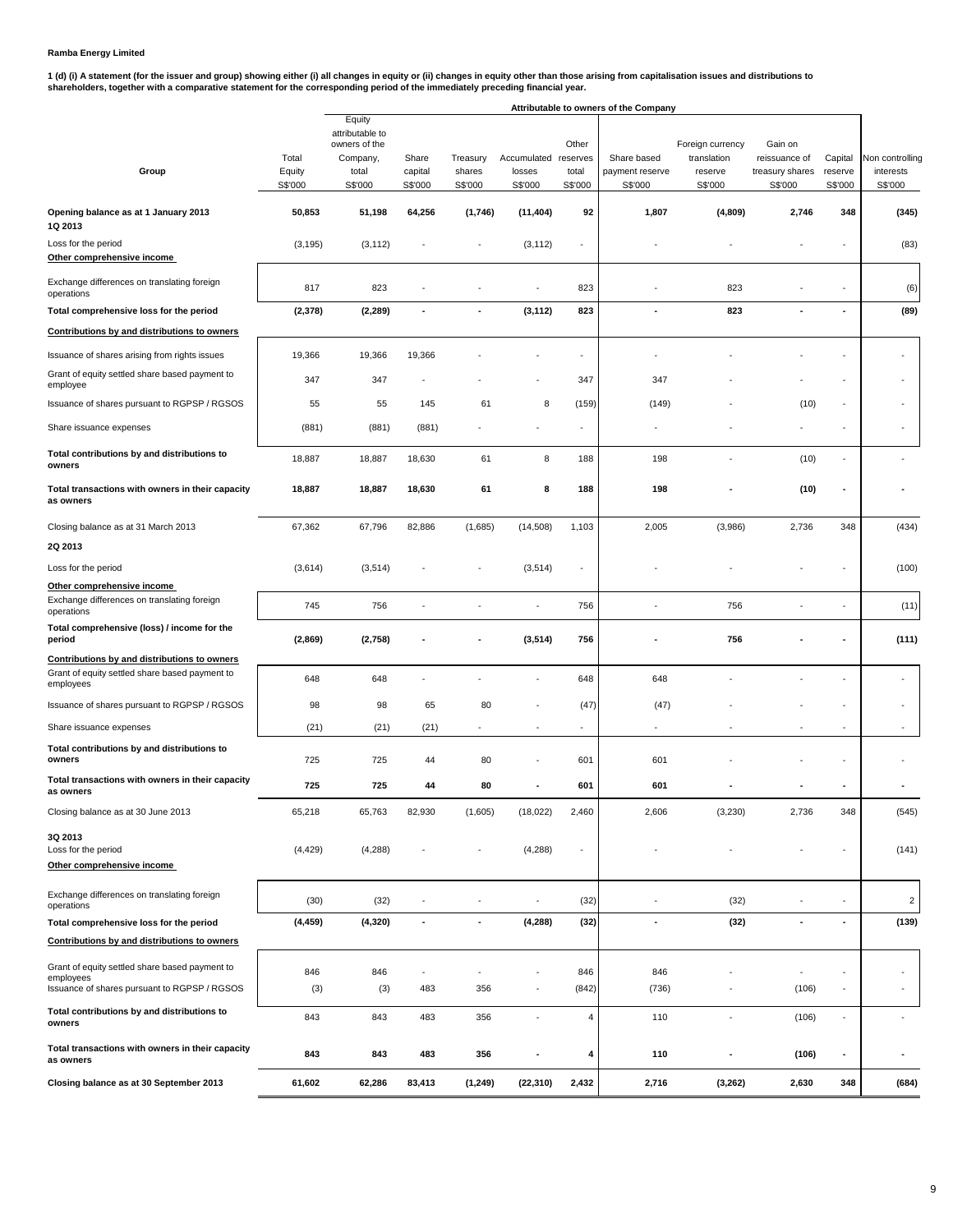**1 (d) (i) A statement (for the issuer and group) showing either (i) all changes in equity or (ii) changes in equity other than those arising from capitalisation issues and distributions to shareholders, together with a comparative statement for the corresponding period of the immediately preceding financial year.**

|                                                            |          |                      |                      |                | Other          |                 | Gain on         |
|------------------------------------------------------------|----------|----------------------|----------------------|----------------|----------------|-----------------|-----------------|
|                                                            | Equity   | Share                | Treasury             | Accumulated    | reserve        | Share based     | reissuance of   |
| Company                                                    | total    | capital              | shares               | losses         | total          | payment reserve | treasury shares |
|                                                            | S\$'000  | S\$'000              | S\$'000              | S\$'000        | S\$'000        | S\$'000         | S\$'000         |
| Opening balance as at 1 January 2014                       | 66,599   | 84,263               | (935)                | (21, 919)      | 5,190          | 2,560           | 2,630           |
| 1Q 2014                                                    |          |                      |                      |                |                |                 |                 |
| Profit for the period                                      | 2,320    |                      |                      | 2,320          | $\overline{a}$ |                 |                 |
| Total comprehensive income for the period                  | 2,320    | $\blacksquare$       | $\blacksquare$       | 2,320          | $\blacksquare$ | $\blacksquare$  | $\blacksquare$  |
| Contributions by and distributions to owners               |          |                      |                      |                |                |                 |                 |
| Issuance of shares pursuant to RGPSP                       | ÷.       | 820                  |                      |                | (820)          | (820)           |                 |
| Grant of equity settled share based payment to employees   | 647      | $\overline{a}$       |                      |                | 647            | 647             |                 |
| Total transactions with owners in their capacity as owners | 647      | 820                  | $\blacksquare$       | $\blacksquare$ | (173)          | (173)           | $\blacksquare$  |
| Balance as at 31 March 2014                                | 69,566   | 85,083               | (935)                | (19, 599)      | 5,017          | 2,387           | 2,630           |
| 2Q 2014                                                    |          |                      |                      |                |                |                 |                 |
| Loss for the period                                        | (1,536)  | $\ddot{\phantom{0}}$ | $\ddot{\phantom{0}}$ | (1,536)        | $\overline{a}$ | $\blacksquare$  |                 |
| Total comprehensive loss for the period                    | (1,536)  |                      |                      | (1, 536)       | Ĭ.             |                 |                 |
| Contributions by and distributions to owners               |          |                      |                      |                |                |                 |                 |
| Share issuance expenses                                    | (3)      | (3)                  |                      |                | $\overline{a}$ | $\overline{a}$  | ä,              |
| Grant of equity settled share based payment to employees   | 708      |                      |                      |                | 708            | 708             |                 |
| Total transactions with owners in their capacity as owners | 705      | (3)                  | $\blacksquare$       |                | 708            | 708             | $\blacksquare$  |
| Balance as at 30 June 2014                                 | 68,735   | 85,080               | (935)                | (21, 135)      | 5,725          | 3,095           | 2,630           |
| 3Q 2014                                                    |          |                      |                      |                |                |                 |                 |
| Loss for the period                                        | (1, 329) | ÷,                   | $\mathbf{r}$         | (1,329)        | ä,             | ä,              |                 |
| Total comprehensive loss for the period                    | (1, 329) | $\overline{a}$       | $\blacksquare$       | (1, 329)       | ٠              | $\overline{a}$  |                 |
| Contributions by and distributions to owners               |          |                      |                      |                |                |                 |                 |
| Issuance of shares pursuant to RGPSP                       |          | 339                  |                      |                | (339)          | (339)           |                 |
| Grant of equity settled share based payment to employees   | 730      |                      |                      |                | 730            | 730             |                 |
| Total transactions with owners in their capacity as owners | 730      | 339                  |                      | $\blacksquare$ | 391            | 391             | $\blacksquare$  |
| Balance as at 30 September 2014                            | 68,136   | 85,419               | (935)                | (22, 464)      | 6,116          | 3,486           | 2,630           |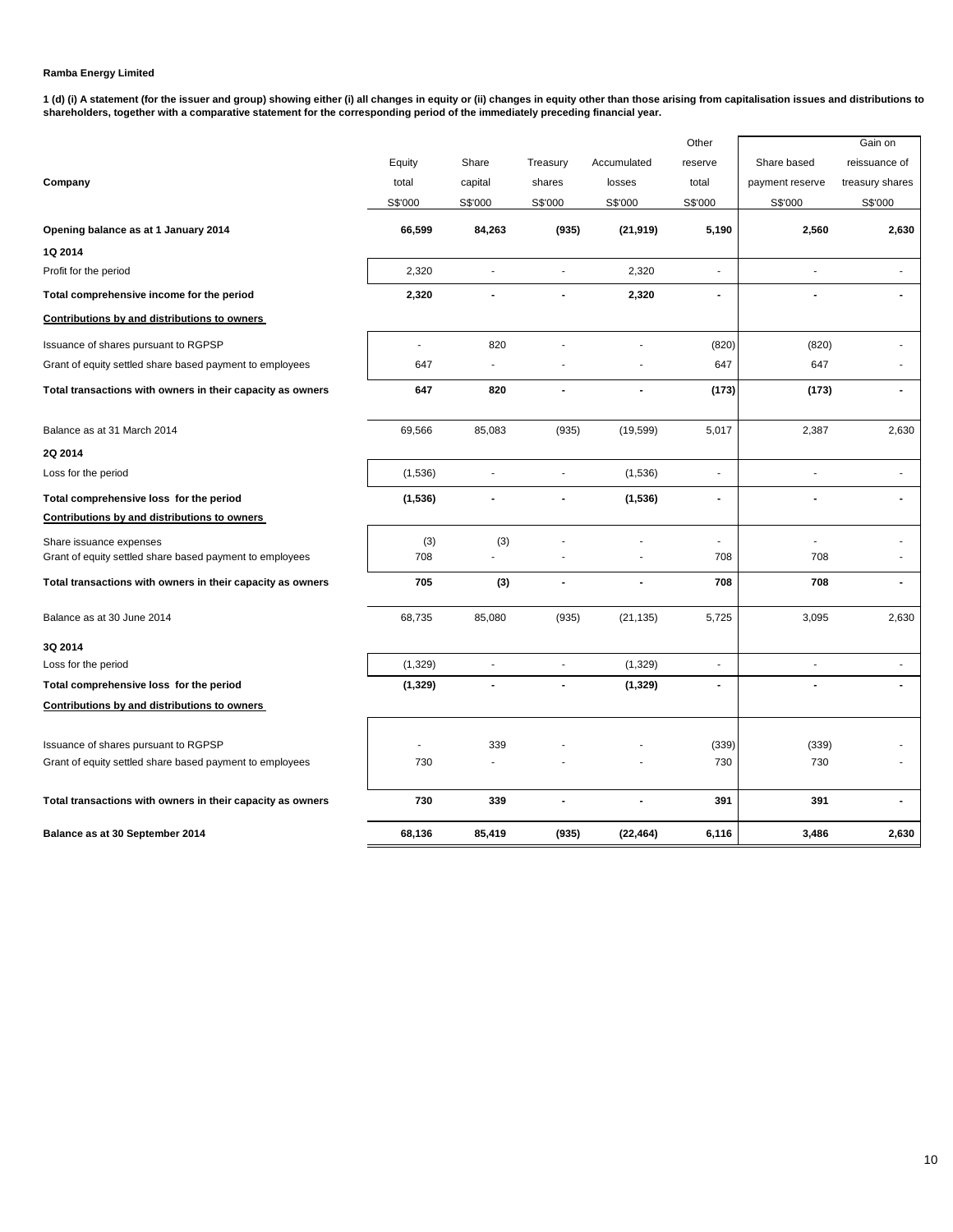**1 (d) (i) A statement (for the issuer and group) showing either (i) all changes in equity or (ii) changes in equity other than those arising from capitalisation issues and distributions to shareholders, together with a comparative statement for the corresponding period of the immediately preceding financial year.**

|                                                            |          |                          |                          |                | Other                    |                          | Gain on         |
|------------------------------------------------------------|----------|--------------------------|--------------------------|----------------|--------------------------|--------------------------|-----------------|
|                                                            | Equity   | Share                    | Treasury                 | Accumulated    | reserve                  | Share based              | reissuance of   |
| Company                                                    | total    | capital                  | shares                   | losses         | total                    | payment reserve          | treasury shares |
|                                                            | S\$'000  | S\$'000                  | S\$'000                  | S\$'000        | S\$'000                  | S\$'000                  | S\$'000         |
| Opening balance as at 1 January 2013                       | 53,157   | 64,256                   | (1,746)                  | (13,906)       | 4,553                    | 1,807                    | 2,746           |
| 1Q 2013                                                    |          |                          |                          |                |                          |                          |                 |
| Loss for the period                                        | (1, 327) | ÷,                       | $\sim$                   | (1, 327)       | ä,                       | ÷,                       | ä,              |
| Total comprehensive income for the period                  | (1, 327) |                          |                          | (1, 327)       | $\blacksquare$           |                          |                 |
| Contributions by and distributions to owners               |          |                          |                          |                |                          |                          |                 |
| Issuance of shares arising from rights issues              | 19,366   | 19,366                   |                          |                |                          |                          |                 |
| Grant of equity settled share based payment to employees   | 347      | $\overline{a}$           |                          |                | 347                      | 347                      |                 |
| Issuance of shares pursuant to RGPSP / RGSOS               | 55       | 145                      | 61                       | 8              | (159)                    | (149)                    | (10)            |
| Share issuance expenses                                    | (881)    | (881)                    |                          |                |                          |                          |                 |
| Total transactions with owners in their capacity as owners | 18,887   | 18,630                   | 61                       | 8              | 188                      | 198                      | (10)            |
| Closing balance as at 31 March 2013                        | 70,717   | 82,886                   | (1,685)                  | (15, 225)      | 4,741                    | 2,005                    | 2,736           |
| 2Q 2013                                                    |          |                          |                          |                |                          |                          |                 |
| Loss for the period                                        | (1, 374) | $\overline{\phantom{a}}$ | $\sim$                   | (1, 374)       | $\overline{\phantom{a}}$ |                          | ÷,              |
| Total comprehensive loss for the period                    | (1, 374) |                          |                          | (1, 374)       | $\blacksquare$           |                          |                 |
| Contributions by and distributions to owners               |          |                          |                          |                |                          |                          |                 |
| Grant of equity settled share based payment to employees   | 648      | ä,                       | ÷                        |                | 648                      | 648                      |                 |
| Issuance of shares pursuant to RGPSP/RGSOS                 | 98       | 65                       | 80                       |                | (47)                     | (47)                     |                 |
| Share issuance expenses                                    | (21)     | (21)                     |                          |                | $\sim$                   |                          |                 |
| Total transactions with owners in their capacity as owners | 725      | 44                       | 80                       |                | 601                      | 601                      |                 |
| Balance as at 30 June 2013                                 | 70,068   | 82,930                   | (1,605)                  | (16, 599)      | 5,342                    | 2,606                    | 2,736           |
| 3Q 2013                                                    |          |                          |                          |                |                          |                          |                 |
| Loss for the period                                        | (1,203)  | $\overline{\phantom{a}}$ | $\blacksquare$           | (1,203)        | $\overline{\phantom{a}}$ | $\overline{\phantom{a}}$ | $\blacksquare$  |
| Total comprehensive loss for the period                    | (1, 203) | $\blacksquare$           | $\overline{\phantom{a}}$ | (1, 203)       | $\blacksquare$           |                          | $\blacksquare$  |
| Contributions by and distributions to owners               |          |                          |                          |                |                          |                          |                 |
| Grant of equity settled share based payment to employees   | 846      | $\mathbf{r}$             | ä,                       |                | 846                      | 846                      |                 |
| Issuance of shares pursuant to RGPSP/RGSOS                 | (3)      | 483                      | 356                      |                | (842)                    | (736)                    | (106)           |
| Total transactions with owners in their capacity as owners | 843      | 483                      | 356                      | $\blacksquare$ | 4                        | 110                      | (106)           |
| Balance as at 30 September 2013                            | 69,708   | 83,413                   | (1, 249)                 | (17, 802)      | 5.346                    | 2,716                    | 2,630           |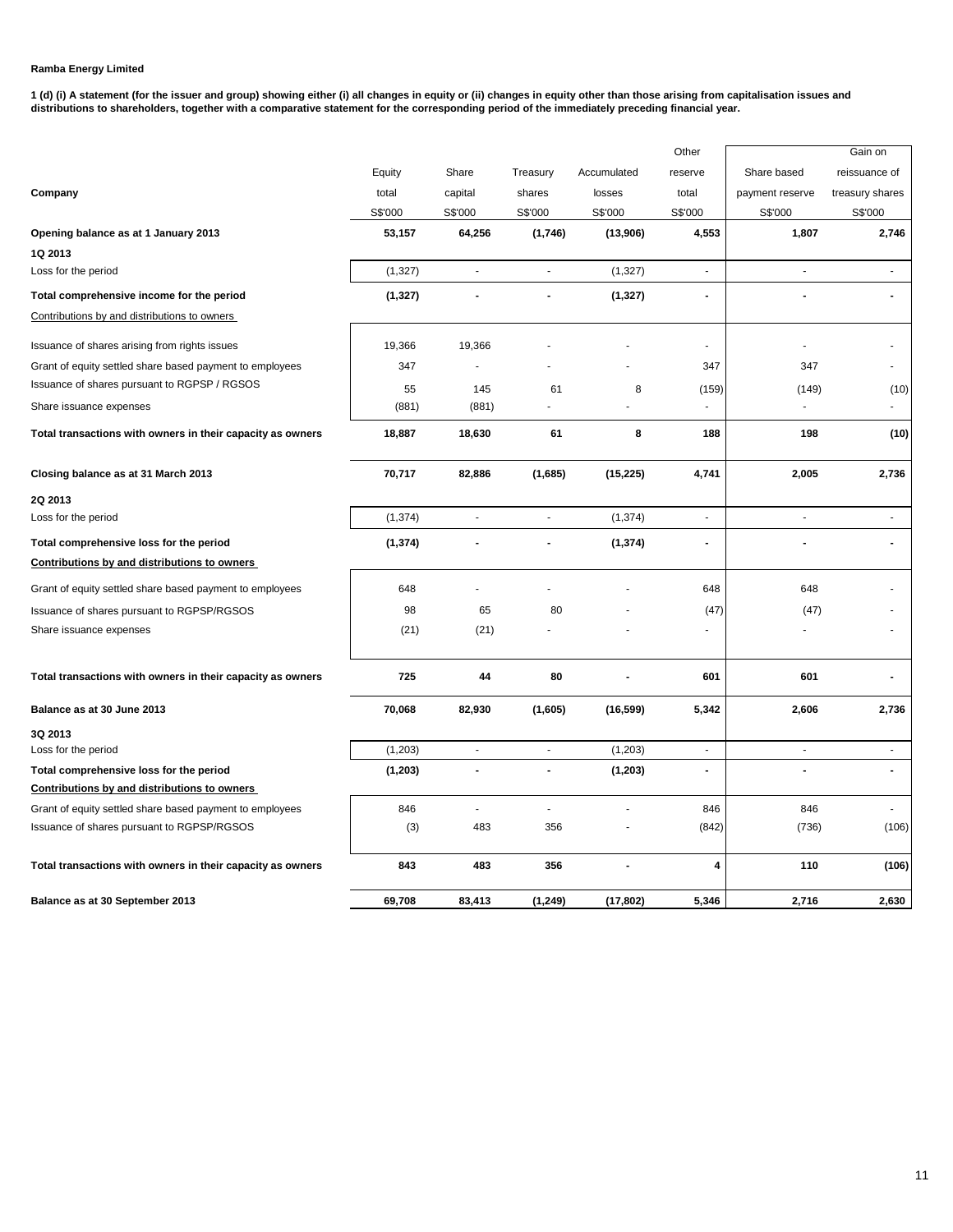**1 (d)(ii) Details of any changes in the company's share capital arising from rights issue, bonus issue, share buy-backs, exercise of share options or warrants, conversion of other issues of equity securities, issue of shares for cash or as consideration for acquisition or for any other purpose since the end of the previous period reported on. State also the number of shares that may be issued on conversion of all the outstanding convertibles as at the end of the current financial period reported on and as at the end of the corresponding period of the immediately preceding financial year.**

On 26 February 2014, the Company granted 2,783,000 and 1,867,000 share awards (other than controlling shareholders and their associates) and share options at the exercise price of S\$0.50 under the Ramba Group Performance Share Plan ("RGPSP") and Ramba Group Stock Options Scheme ("RGSOS") respectively. The share awards will be released over three years from the grant date in equal one-third proportion of the total share awards granted. At the 28 April 2014 Annual General Meeting, the Company's shareholders approved the grant of 71,000 shares to Mr Aditya Wisnuwardana Seky Soeryadjaya.

In 1Q 2014 & 3Q 2014, the Company issued 1,306,338 and 957,295 new shares respectively under RGPSP.

|                                                                                                                        | As at<br>30-Sep-14 | As at<br>31-Dec-13 |
|------------------------------------------------------------------------------------------------------------------------|--------------------|--------------------|
| The number of shares that may be issued on RGPSP and<br>exercise of share options outstanding at the end of the period | 19.375.419         | 16,918,052         |

#### **1(d) (iii) To show the total number of issued shares excluding treasury shares as at the end of the current financial year end as at the end of the immediately preceding year.**

|                                                                           | As at<br>30-Sep-14 | As at<br>31-Dec-13 |
|---------------------------------------------------------------------------|--------------------|--------------------|
| Total number of ordinary shares                                           | 127,379,250        | 127,379,250        |
| <b>Treasury shares</b>                                                    | (11,148,000)       | (11, 148, 000)     |
| Release of treasury shares for utilisation pursuant to share<br>placement | 9.340.785          | 9,340,785          |
| Subtotal                                                                  | (1,807,215)        | (1,807,215)        |
| New issuance of shares                                                    | 211.134.966        | 211.134.966        |
| Share issuance under the Performance Share Plan & Option                  |                    |                    |
| Scheme                                                                    | 9,197,886          | 6,934,253          |
| Total number of ordinary shares after treasury shares                     | 345.904.887        | 343.641.254        |

#### **1(d) (iv) A statement showing all sales, transfers, disposal, cancellation and/or use of treasury shares as at the end of the current financial year reported on.**

| The movement of treasury shares is as follow<br>As at 1 January 2014<br>Re-issuance of treasury shares | 1.807.215<br>۰ |
|--------------------------------------------------------------------------------------------------------|----------------|
| As at 30 September 2014                                                                                | 1.807.215      |

#### **2 Whether the figures have been audited or reviewed and in accordance with which auditing standard or practice.**

The figures have not been audited nor reviewed.

- **3** Not applicable. **Where the figures have been audited or reviewed, the auditors' report (including any qualifications or emphasis of a matter)**
- **4 Whether the same accounting policies and methods of computation as in the issuer's most recently audited annual financial statements have been applied.**

The Group has applied the same accounting policies and methods of computation in the preparation of the financial statements for the current reporting period compared with those of the audited financial statements as at 31 December 2013.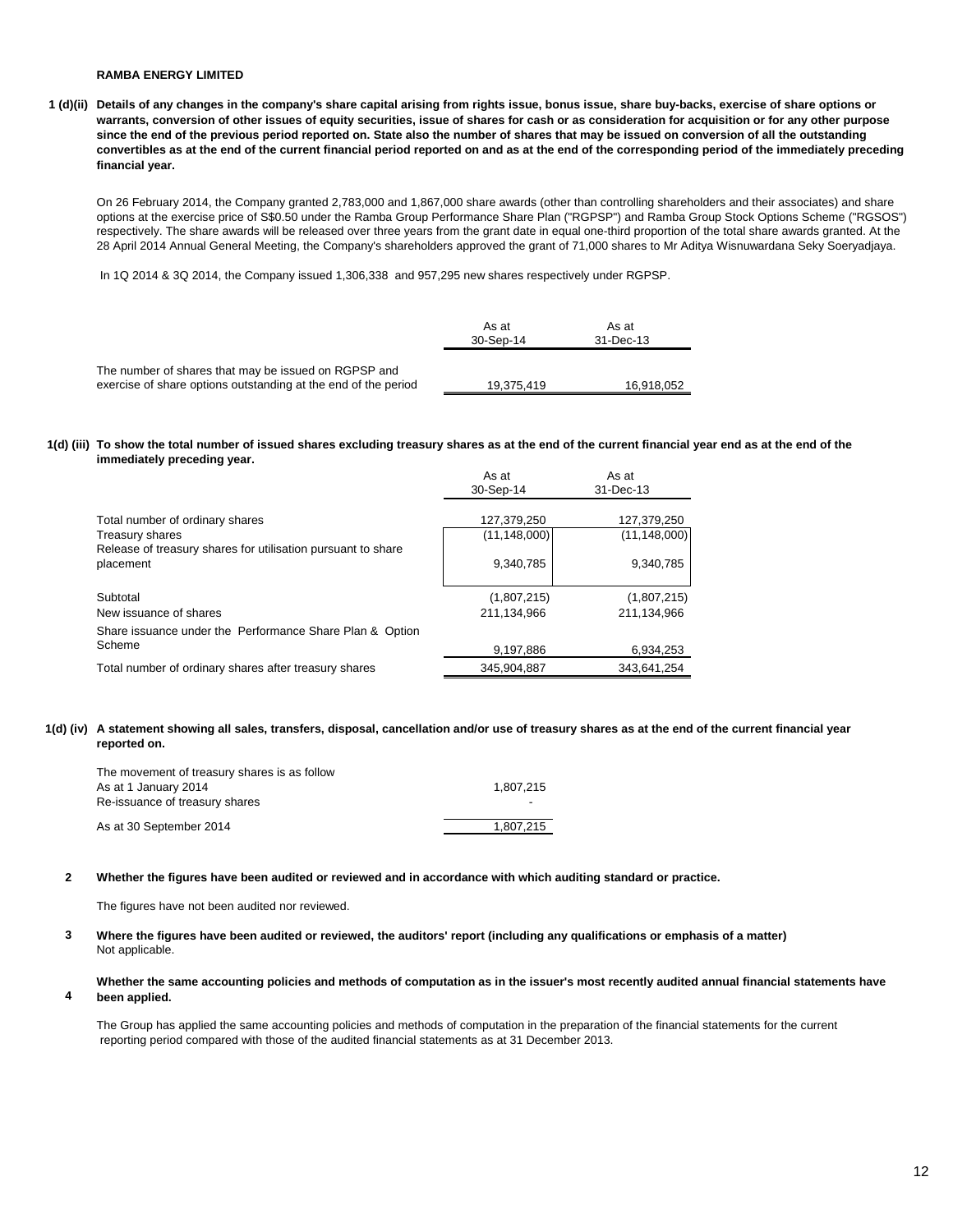**5 If there are any changes in the accounting policies and methods of computation, including any required by an accounting standard, what has changed, as well as the reasons for, and the effect of, the change.**

On 1 January 2014, the Group has adopted all the applicable new and revised Financial Reporting Standards ("FRS") and Interpretations of Financial Reporting Standards ("INT FRS") promulgated by the Accounting Standards Council that are effective for annual period beginning on or after 1 January 2014. The adoption of the new accounting standards have no effect on the financial results of the Group and Company.

#### **6 Earnings per ordinary share of the group for the current financial period reported on and the corresponding period of the immediately preceding financial year after deducting any provision for preference dividends.**

| Earning per share (EPS)                                | Group          |                | Group          |                |
|--------------------------------------------------------|----------------|----------------|----------------|----------------|
|                                                        | 3 months ended | 3 months ended | 9 months ended | 9 months ended |
|                                                        | 30 Sep 14      | 30 Sep 13      | 30 Sep 14      | 30 Sep 13      |
| Based on the weighted average number of shares (cents) |                |                |                |                |
| - net loss attributable to shareholders                | (0.65)         | (1.26)         | (2.02)         | (3.26)         |
| Weighted average number of shares                      | 345,114,078    | 339,914,860    | 366,887,283    | 334,363,423    |
| On a fully diluted basis                               |                |                |                |                |
| - net loss attributable to shareholders                | (0.65)         | (1.26)         | (2.02)         | (3.26)         |
| Weighted average number of shares                      | 345,114,078    | 339,914,860    | 366,887,283    | 334,363,423    |

For the period ending 30 September 2014, diluted earnings per share is calculated on the same basis as basic earnings per share as there are no dilutive potential ordinary shares as at 30 September 2014.

# **7 Net assets value (for the issuer and group) per ordinary share based on issued share capital at the end of the : (a) current financial period reported on : and**

**(b) immediately preceding financial year** 

| Net Assets Value (NAV) | Group       |             | Company     |             |
|------------------------|-------------|-------------|-------------|-------------|
|                        | 30 Sep 14   | 31 Dec 13   | 30 Sep 14   | 31 Dec 13   |
| No of ordinary shares  | 345,904,887 | 343,641,254 | 345,904,887 | 343,641,254 |
| NAV (In cents)         | 15.71       | 17.29       | 19.70       | 19.38       |

**8 A review of the performance of the group, to the extend necessary for a reasonable understanding of the group's business. It must include a discussion of the following :** 

**(a) any significant factors that affected the turnover, costs, and earnings of the group for the current financial period reported on, (where applicable ) seasonal or cyclical factors; and (b) any material factors that affected the cash flow, working capital, assets or liabilities of the group during the current financial period reported on** 

#### **Group Income Review**

#### **3Q 2014 versus 3Q 2013**

In 3Q 2014, the Group recorded revenue of S\$18.2 million and net loss after tax attributable to shareholders of S\$2.2 million.

Total revenue was lower by approximately S\$0.96 million mainly due to the lower sales from Indonesia as a result of weakening Rupiah and lower gas production.

Total costs and operating expenses were lower by approximately S\$3.3 million in 3Q 2014 mainly due to the following : (a) Lower other operating expenses by \$2.0 million mainly due to an exchange difference - exchange gain recorded in this quarter versus an exchange loss in the same quarter of prior year ;

(b) Lower service costs by S\$1.6 million mainly due to insourcing offsetted with higher manpower cost S\$0.3 million.

Income tax was lower than the corresponding period by S\$0.3 million due to deferred tax adjustment.

### **YTD 3Q 2014 versus YTD 3Q 2013**

For the period ending September 2014, the Group recorded a revenue of S\$58.1 million and net loss after tax attributable to shareholders of S\$7.4 million.

Total revenue was higher by S\$1.3 million mainly due to an offshore project by Indonesia logistics which was completed in May 2014.

Total costs and operating expenses were lower by approximately S\$1.3 million mainly due to the following -

(a) lower depreciation and amortisation expenses of S\$0.5 million as certain assets had been fully depreciated ;

(b) lower other operating expenses of S\$2.3 million mainly due to exchange gain as a result of strengthening of USD at quarter ends ; (c) lower services costs and related expense of S\$0.9 million due to insourcing offset with higher manpower cost of S\$2.4 million as a result of increased headcount for new logistics contract which started in 2H 2013 and February 2014.

Income tax was lower than the corresponding period by S\$0.9 million due to deferred tax adjustment.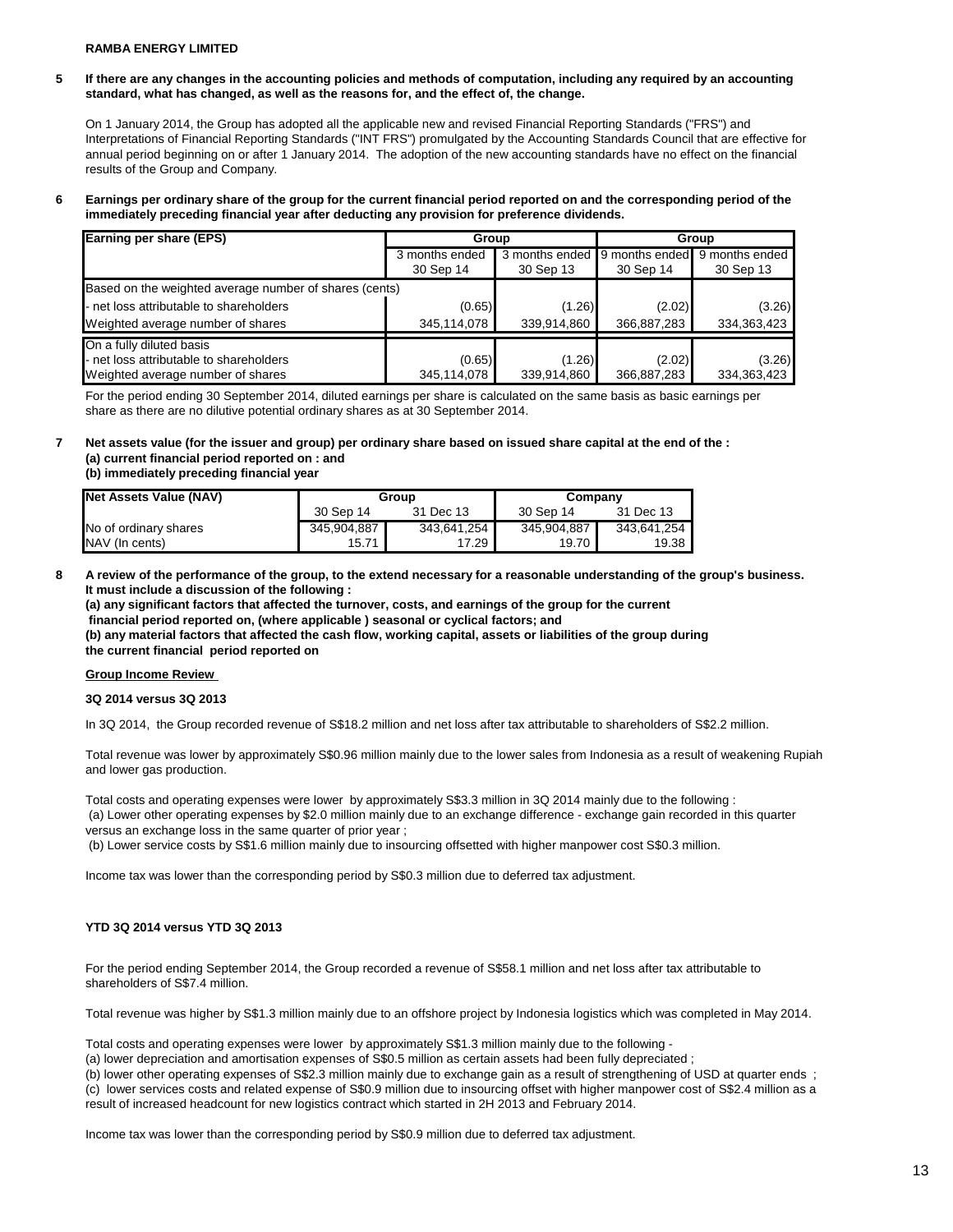# **8 Notes to Balance Sheet**

# **Group**

Non-current assets increased by S\$3.7 million to S\$84.6 million mainly due to :

- (a) increase by S\$4.9 million for drilling and exploration activities carried out in the Lemang & West Jambi blocks ;
- (b) purchase of software for operation S\$1.0 million for the logistics business ; offset by
- (c) lower property, plant & equipment of S\$2.6 million mainly due to disposal of ISO tanks for fleet optimisation.

Current liabilities increased by S\$9.5 million to S\$44.3 million. The increase are mainly due to external loan S\$4.5 million , trade payables S\$3.2 million and other payables S\$2.5 million for additional accrued operating expenses.

The Group had a net current liabilities position as at September 2014 due to higher short term borrowings and trade payables.

#### **Notes to Cashflow Statement Group**

# **3Q 2014**

For the period 3Q 2014 , cash generated from operating and financing activities of \$1.5 million was used to fund the investment activities (exploration & evaluation assets) of \$1.9 million, thereby reducing cash outlay by \$0.4 million.

### **YTD 3Q 2014**

For the period ending 30 September 2014, cash generated from financing activities of S\$2.4 million was used to fund the investment activities (exploration & evaluation assets) of \$3.6 million and operating activities of \$0.7 million, resulting in a net cash outlay of S\$1.9 million.

**9 Where a forecast, or a prospect statement, has been previously disclosed to shareholders, any variance between it and the actual results** 

Not applicable

**10 A commentary at the date of the announcement of the significant trends and competitive conditions of the industry in which the group operates and any known factors or events that may affect the group in the next reporting period and the next 12 months.** 

The Group has evolved from a primarily logistics business into a diversified company with distinct segments ; (a) oil and gas , (b) logistics, and (c) commercial real estate.

## **Oil and Gas Business**

Given that Indonesia is a significant oil and oil related products importer and the government policy to reduce the reliance on imports , the Group is confident that oil and gas will remain the mainstay of the Group's business. The exploration and production of oil and gas is a high capital intensive business which uses highly complex processes and state of art technology. Given the Group's discoveries and positive test results at the Lemang block, the Group shall work towards development of the Akatara-Selong cluster and subsequently commercial production. As the Group still has oil and gas fields which are in the exploration phase, the Group can still expect to continue incurring high capital costs to fund the necessary exploration and future development activities.

### **Logistics Business**

The Management remains committed and focused on new business growth and driving productivity. The business landscape in Singapore represents our most challenging area with the manpower shortage and general cost inflation being key issues.

### **11 Dividend**

(a) Current Financial Period Reported On

Any dividend declared for the current financial period reported on ? No

(b) Corresponding Period of the Immediately Preceding Financial Year Any dividend declared for the corresponding period of the immediately preceding financial year ? No

- (c) Date Payable Not Applicable
- (d) Books closure date Not Applicable